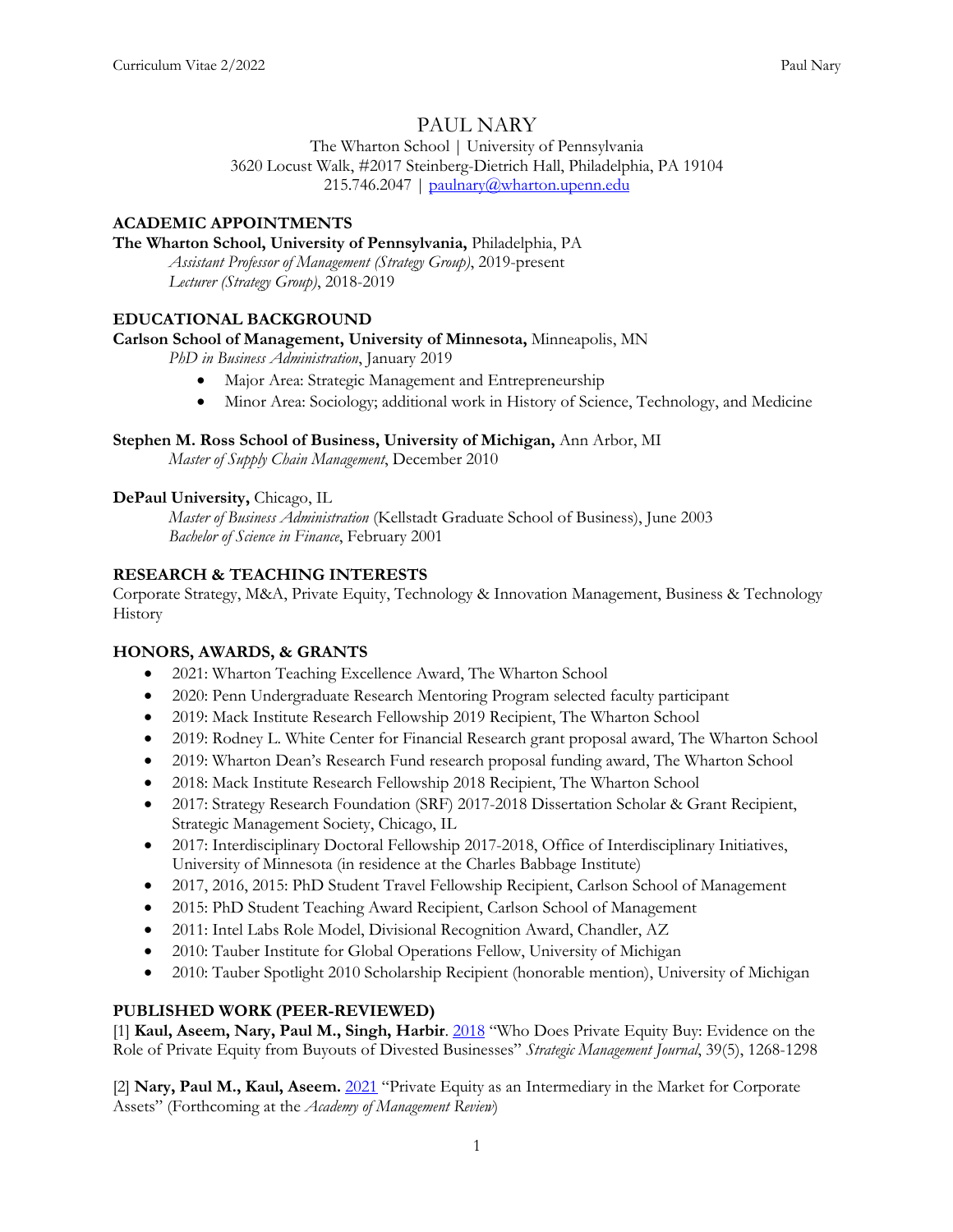## **PUBLISHED WORK (NOT PEER-REVIEWED)**

[3] **Nary, Paul M.** 2021 "Focused Renewal: Reflections on Berry and Kaul, and Corredor and Mahoney", *Strategic Management Review*: Vol. 2: No. 2, pp 281-283. (Invited)

## **WORK UNDER REVIEW OR IN PREPARATION FOR RESUBMISSION**

[4] **Nary, Paul M.** "Borrow and Buy: Complementarity and Substitutability of Acquirer's Alliances and Technology Acquisitions." (Reject and resubmit decision at the *Strategic Management Journal* received 12/2019*,* additional data collection and additional analysis complete, preparing for resubmission)

[5] **Nary, Paul M.** "Is it Worth it to Swim with Private Equity Sharks? Evidence on Performance of Firms Divesting to Private Equity Acquirers." (1st round revise and resubmit decision at the *Strategic Management Journal* received 12/2020, preparing for resubmission)

- Awarded Rodney L. White Center for Financial Research grant proposal award, 2019
- Awarded Wharton Dean's Research Fund research proposal funding award, 2019

## **OTHER WORK IN PROCESS**

[6] **Nary, Paul M., Singh, Harbir.** In The Shadow of the Valley: Private Equity Firms' Increased Prominence in High-Tech Acquisitions. (Proposal draft & initial analyses complete, collecting additional data for final analysis)

- WIP Seminar, Management Department, The Wharton School, University of Pennsylvania, 2020
- CCC Virtual Brown Bag Seminar Innovation Track, 2020
- Awarded Mack Institute Research Fellowship, 2019

[7] **Feldman, Emilie, Nary, Paul M.** "Experience Spillovers in Transactions Between Public Corporations and Private Equity Acquirers" (working title, conceptualizing theory and preparing data for analysis)

[8] **Nary, Paul M., Kaul, Aseem.** "The Best of Both Modes: Using Transaction Portfolios to Capture Resource Complementarities." (Rewriting and revising formal theory model in preparation for submission to *Strategic Management Journal*)

[9] **Nary, Paul M.** "Strategy, Technology, and Corporate Development: Through the Lens of Control Data Corporation in 1958-1972". (Reconceptualizing draft, completed additional qualitative data collection of over 5,000 documents)

• Awarded Interdisciplinary Doctoral Fellowship, University of Minnesota, 2017-2018

[10] **Nary, Paul M.** "Indirectly Related Acquisitions and the Role of the Mixed Transaction Mode Corporate Development Portfolio". (Reconceptualizing, collecting additional data)

[11] **Nary, Paul M.** "Networks, Alliances, Investments, and Acquisitions: Role of Social Embeddedness in Acquirer Performance". (Collecting additional data)

## **PRESENTATIONS & INVITED TALKS**

**Nary, Paul M., Singh, Harbir. "**In the Shadow of the Valley: Private Equity Firms' Increased Prominence in High-Tech Acquisitions"

• Strategic Management Society Annual Conference, Minneapolis, MN, 2018 (main program)

Nary, Paul M. "Selling to the Sharks: Divestiture Performance and the Role of Private Equity Acquirers"

- Strategic Management Society Annual Conference, Minneapolis, MN, 2018 (main program)
- Academy of Management Annual Conference in Boston, MA, 2019 (STR division, main program)
- Strategic Management Society Special Conference in Frankfurt, Germany, 2019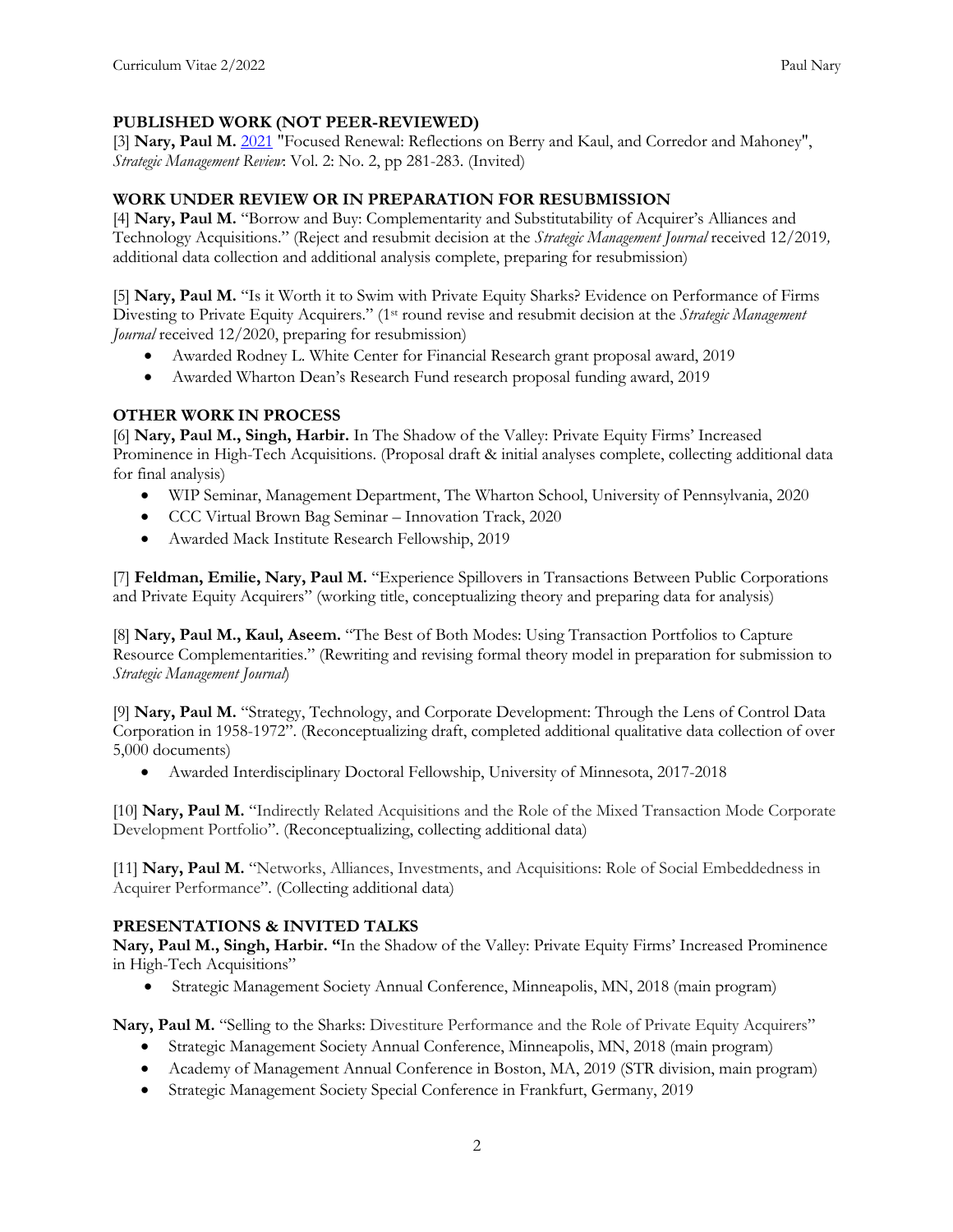- Strategy Science Conference in Salt Lake City, UT, 2019
- WIP Seminar, Management Department, The Wharton School, University of Pennsylvania, 2019

**Nary, Paul M.** "Borrow and Buy: Complementarity and Substitutability of Acquirer's Alliances and Technology Acquisitions".

- Strategic Management Society Annual Conference, Paris, France, 2018 (scheduled but canceled due to teaching conflict, main program, corporate strategy track)
- Academy of Management Annual Conference in Chicago, IL, 2018 (STR division, main program)
- Strategic Management Society Special Conference, San Jose, Costa Rica, 2017
- The Wharton School, University of Pennsylvania, Philadelphia, PA, 2017
- Columbia Business School, Columbia University, New York City, NY, 2017
- A.B. Freeman School of Business, Tulane University, New Orleans, LA, 2017
- Consortium for Competition and Cooperation (CCC) conference at the Wharton School, University of Pennsylvania, Philadelphia, PA, 2017

**Nary, Paul M., Kaul, Aseem.** "The Best of Both Modes: Using Transaction Portfolios to Capture Resource Complementarities".

• Strategic Management Society Special Conference in Costa Rica, 2017

**Nary, Paul M.** "Strategy, Technology, and Acquisitions: Through the Lens of Control Data Corporation in 1958-1972".

- Strategic Management Society Annual Conference in Houston, TX, 2017
- University of Minnesota, Program in the History of Technology, Science, and Medicine, 2016

**Kaul, Aseem, Nary, Paul M., Singh, Harbir.** "Who Does Private Equity Buy: Evidence on the Role of Private Equity from Buyouts of Divested Businesses"

• Academy of Management Annual Conference in Vancouver, Canada, 2015 (main program)

**Nary, Paul M.** "Networks, Alliances, Investments, and Acquisitions: Role of Social Embeddedness in Acquirer Performance".

- Trans-Atlantic Doctoral Conference in London, UK, 2016 (strategy track)
- Strategic Management Society Annual Conference in Denver, CO, 2015 (main program)
- Academy of Management Annual Conference in Vancouver, Canada, 2015 (main program)

### **OTHER CONFERENCES & WORKSHOPS**

- 2021: Limits to Public Markets and Public Corporation, Virtual Symposium, Academy of Management, STR division (organizer)
- 2020: Creating and Sustaining Competitive Advantage in a Disruptive World Personal Development Workshop, SMS Annual Virtual Conference (invited roundtable discussant)
- 2020: Strategy Science Virtual Conference, Philadelphia, PA
- 2019: CB Insights "The Collective" Conference, New York, NY (invited discussant)
- 2019: Junior Faculty Strategy Research Summer Camp, Tuck School of Business, Hanover, NH
- 2019: Strategic Management Review Conference on Corporate Renewal at Columbia Business School, New York, NY (invited discussant)
- 2019: Wharton Technology & Innovation Conference, Philadelphia, PA
- 2018: Wharton Corporate Strategy & Innovation Conference, Philadelphia, PA
- 2018: Research Identity PDW, Strategic Management Society Annual Conference in Paris, France
- 2018: STR Division Paper Framing PDW, Academy of Management Annual Conference, Chicago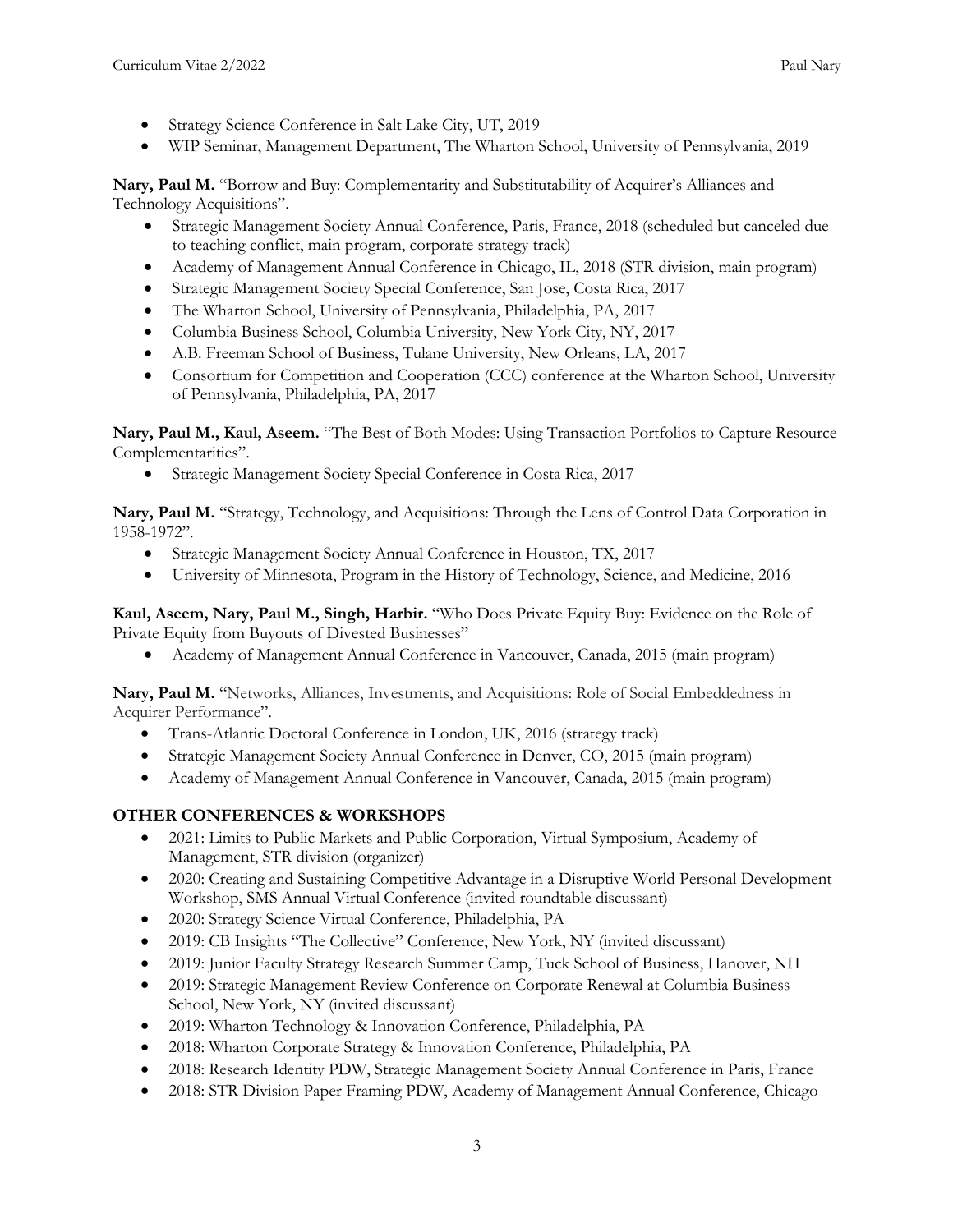- 2017: SRF Doctoral Workshop, Strategic Management Society Annual Conference in Houston
- 2017: TIM Division DRW, Academy of Management Annual Conference, Atlanta
- 2017: Kauffman Doctoral Consortium at the Smith Entrepreneurship Research Conference at the University of Maryland, College Park
- 2017: Consortium on Competitiveness and Cooperation (CCC) Doctoral Student Colloquium at the Wharton School, University of Pennsylvania, Philadelphia
- 2016: BPS Division DRW at the Academy of Management Annual Conference in Anaheim
- 2016: Trans-Atlantic Doctoral Conference at the London Business School, London, U.K.
- 2015: Doctoral Research Development Workshop, Atlanta Competitive Advantage Conference
- 2015: Doctoral Workshop, Strategic Management Society (SMS) Annual Conference in Denver, CO
- 2015: TIM Division Doctoral Research Development Workshop at the Academy of Management Annual Conference in Vancouver, BC

# **TEACHING EXPERIENCE**

## **University of Pennsylvania, The Wharton School**

MGMT 721: Corporate Development, Mergers & Acquisitions (2020-2022) MGMT 612: Managing the Emerging Enterprise, Strategy Module (2018, 2020, 2021) MGMT 899: EMBA Independent Study (2018, 2021)

## **University of Minnesota, Carlson School of Management**

MGMT 3001: Principles of Management (2014)

# **PROFESSIONAL SERVICE (EXTERNAL)**

- Editorial review board member, *Strategy Science* (2022-on)
- Editorial review board member, *Strategic Management Journal* (2020-2022)
- Research committee member, STR Division, Academy of Management (2020-2022)
- INFORMS Organization Science Dissertation Competition Judge (2021)
- SMS Dissertation Research Grant Program Judge (2021)
- Corporate Strategy & Innovation Conference co-organizer (2020-on)
- Ad-hoc reviewer for the *Administrative Science Quarterly, Journal of International Business Studies, Management Science, Strategic Entrepreneurship Journal*
- Conference reviewer for SMS Annual Meeting (2018-on); SMS Special Conference in Frankfurt (2019); SMS Special Conference in Hyderabad (2018); AOM Annual Meeting (2016-on)

# **PROFESSIONAL SERVICE (INTERNAL AT THE WHARTON SCHOOL)**

- PhD committee member, Wharton Management Dept. (2021-2022)
- Corporate Strategy and Innovation Conference, co-organizer, The Wharton School (2020-on)
- Dissertation committee member for Siwen Chen, Wharton Management Dept.
- Management department seminar committee member, Wharton Management Dept. (2020-2021)
- Strategy group hiring committee member, Wharton Management Dept. (2019-2020)

# **MEDIA COVERAGE**

- Finding Virtue in Private Equity *Wharton Magazine* Spring/Summer 2019
- All The New Professors at the Leading Business Schools *Poets & Quants* 12/19/2018
- Finding the Virtue in Private Equity Firms. *Knowledge @ Wharton* 12/18/2018
- Is Apple Losing Its Innovation Edge? *Knowledge @ Wharton* 10/30/2018